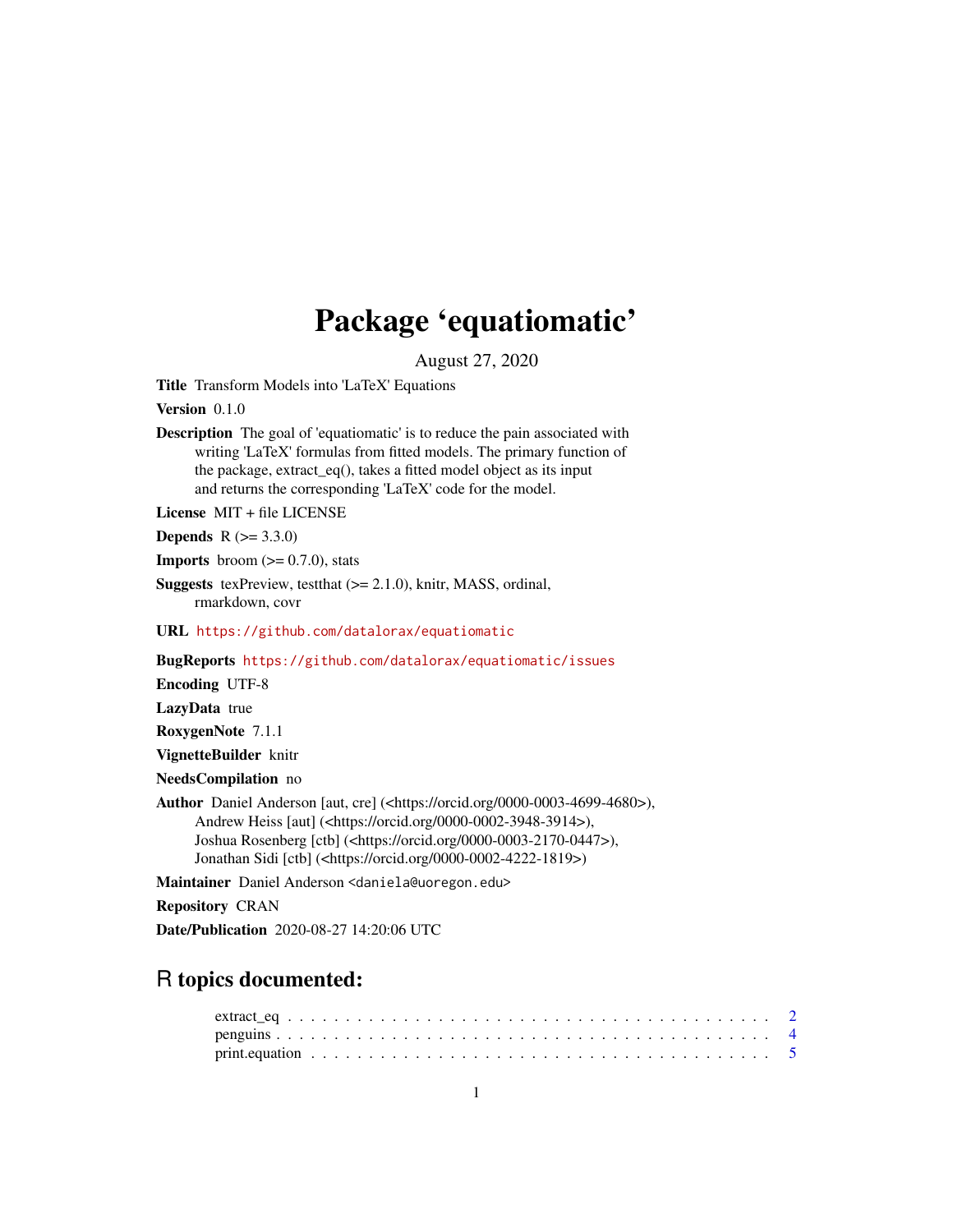#### <span id="page-1-0"></span>**Index** [6](#page-5-0) **6**

<span id="page-1-1"></span>

#### Description

Extract the variable names from a model to produce a 'LaTeX' equation, which is output to the screen. Supports any model supported by [broom::tidy.](#page-0-0)

#### Usage

```
extract_eq(
 model,
  intercept = "alpha",
  greek = "beta",
  raw\_tex = FALSE,ital_vars = FALSE,
  show_distribution = FALSE,
 wrap = FALSE,terms_per_line = 4,
  operator_location = "end",
  align_env = "aligned",
  use_coefs = FALSE,
 coef_digits = 2,
  fix_signs = TRUE
\mathcal{L}
```
#### Arguments

| model             | A fitted model                                                                                                                                                                                            |  |  |  |  |  |
|-------------------|-----------------------------------------------------------------------------------------------------------------------------------------------------------------------------------------------------------|--|--|--|--|--|
| intercept         | How should the intercept be displayed? Default is "alpha", but can also accept<br>"beta", in which case the it will be displayed as beta zero.                                                            |  |  |  |  |  |
| greek             | What notation should be used for coefficients? Currently only accepts "beta"<br>(with plans for future development). Can be used in combination with raw_tex<br>to use any notation, e.g., "\hat{\beta}". |  |  |  |  |  |
| raw_tex           | Logical. Is the greek code being passed to denote coefficients raw tex code?                                                                                                                              |  |  |  |  |  |
| ital_vars         | Logical, defaults to FALSE. Should the variable names not be wrapped in the<br>\operatorname{} command?                                                                                                   |  |  |  |  |  |
| show_distribution |                                                                                                                                                                                                           |  |  |  |  |  |
|                   | Logical. When fitting a logistic or probit regression, should the binomial distri-<br>bution be displayed? Defaults to FALSE.                                                                             |  |  |  |  |  |
| wrap              | Logical, defaults to FALSE. Should the terms on the right-hand side of the equa-<br>tion be split into multiple lines? This is helpful with models with many terms.                                       |  |  |  |  |  |
|                   | terms_per_line Integer, defaults to 4. The number of right-hand side terms to include per line.<br>Used only when wrap is TRUE.                                                                           |  |  |  |  |  |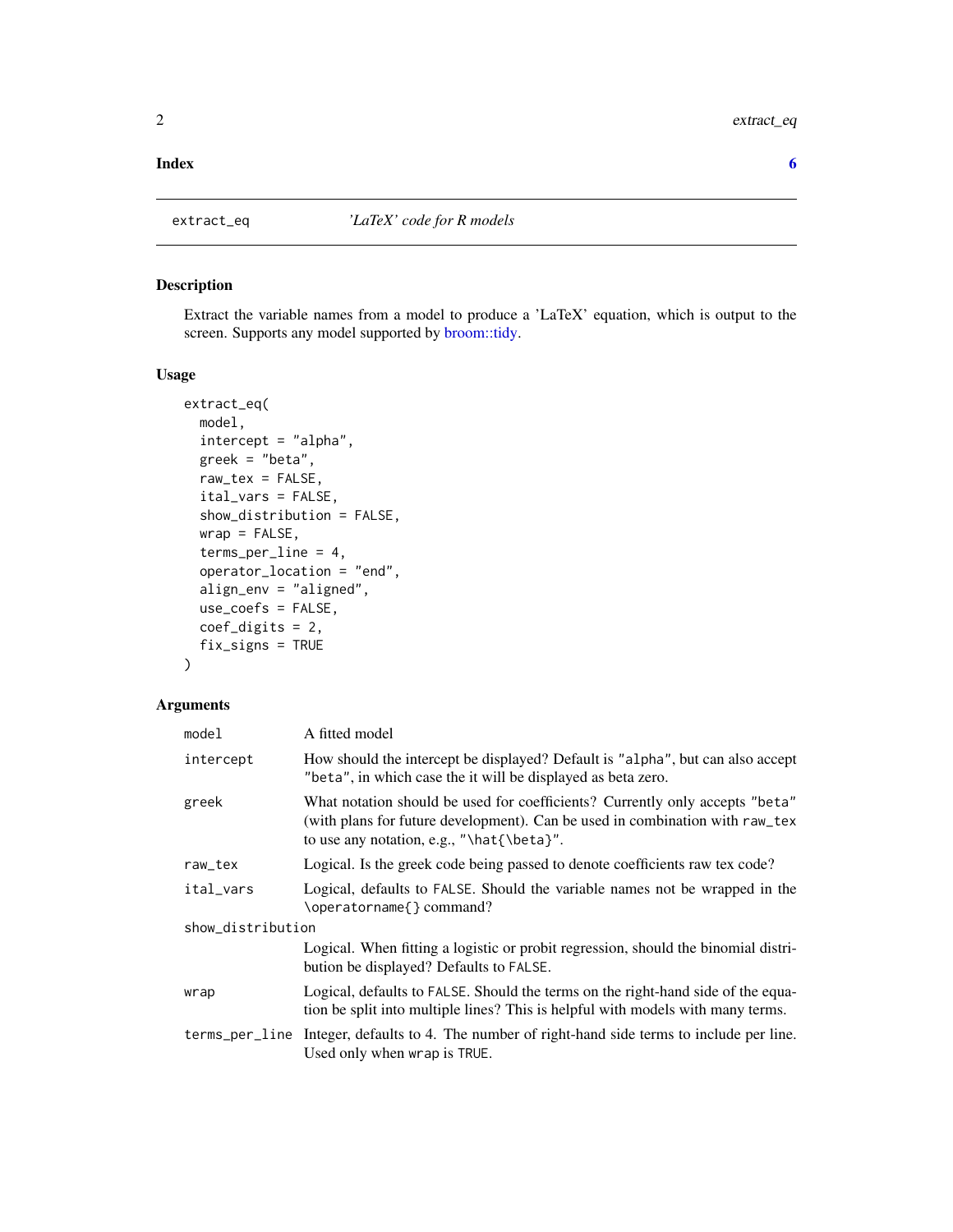#### extract\_eq 3

| operator_location |                                                                                                                                                                                                                                                                                             |
|-------------------|---------------------------------------------------------------------------------------------------------------------------------------------------------------------------------------------------------------------------------------------------------------------------------------------|
|                   | Character, one of "end" (the default) or "start". When terms are split across<br>multiple lines, they are split at mathematical operators like +. If set to "end",<br>each line will end with a trailing operator $(+ or -)$ . If set to "start", each line will<br>begin with an operator. |
| align_env         | TeX environment to wrap around equation. Must be one of aligned, aligned*,<br>align, or align*. Defaults to aligned.                                                                                                                                                                        |
| use_coefs         | Logical, defaults to FALSE. Should the actual model estimates be included in the<br>equation instead of math symbols?                                                                                                                                                                       |
| coef_digits       | Integer, defaults to 2. The number of decimal places to round to when displaying<br>model estimates.                                                                                                                                                                                        |
| fix_signs         | Logical, defaults to FALSE. If disabled, coefficient estimates that are negative are<br>preceded with a "+" (e.g. $5(x)$ + -3(z)). If enabled, the "+-" is replaced with a<br>"-" (e.g. $5(x) -3(z)$ ).                                                                                     |

#### Value

A character of class "equation".

#### Examples

```
# Simple model
mod1 <- lm(mpg ~ cyl + disp, mtcars)
extract_eq(mod1)
# Include all variables
mod2 <- lm(mpg ~ ., mtcars)
extract_eq(mod2)
# Works for categorical variables too, putting levels as subscripts
mod3 <- lm(body_mass_g ~ bill_length_mm + species, penguins)
extract_eq(mod3)
set.seed(8675309)
d \leftarrow data . frame(cat1 = rep(leftters[1:3], 100),cat2 = rep(LETTERS[1:3], each = 100),cont1 = rnorm(300, 100, 1),cont2 = rnorm(300, 50, 5),
                out = rnorm(300, 10, 0.5))
mod4 \leq Im(out \sim ., d)extract_eq(mod4)
# Don't italicize terms
extract_eq(mod1, ital_vars = FALSE)
# Wrap equations in an "aligned" environment
extract_eq(mod2, wrap = TRUE)
# Wider equation wrapping
extract_eq(mod2, wrap = TRUE, terms_per_line = 4)
```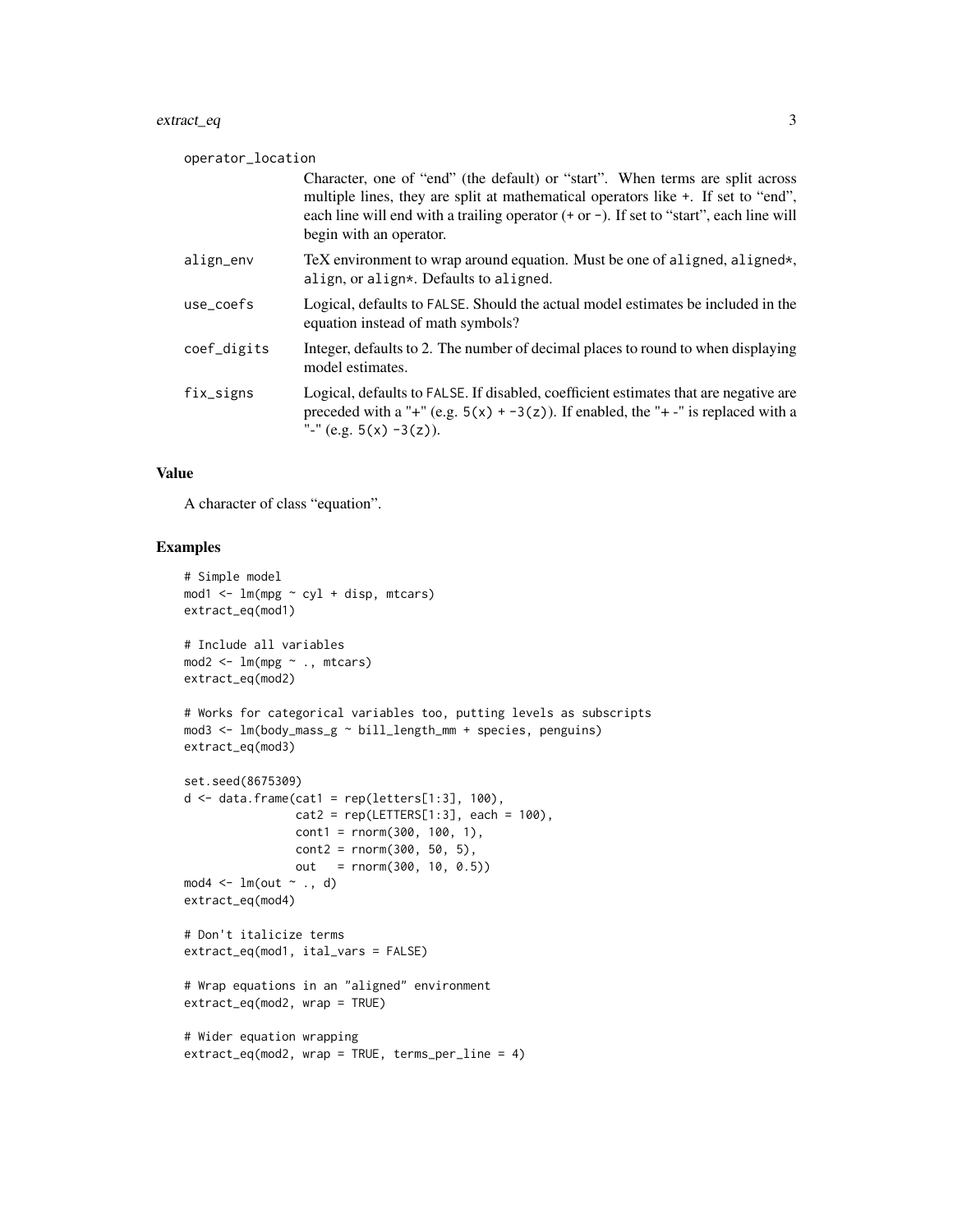```
# Include model estimates instead of Greek letters
extract_eq(mod2, wrap = TRUE, terms_per_line = 2, use_coefs = TRUE)
# Don't fix doubled-up "+ -" signs
extract_eq(mod2, wrap = TRUE, terms_per_line = 4, use_coefs = TRUE, fix_signs = FALSE)
# Use other model types, like glm
set.seed(8675309)
d \le - data.frame(out = sample(0:1, 100, replace = TRUE),
                cat1 = rep(leftters[1:3], 100),cat2 = rep(LETTERS[1:3], each = 100),cont1 = rnorm(300, 100, 1),cont2 = rnorm(300, 50, 5)mod5 <- glm(out \sim ., data = d, family = binomial(link = "logit"))extract_eq(mod5, wrap = TRUE)
```
<span id="page-3-1"></span>penguins *Size measurements for adult foraging penguins near Palmer Station, Antarctica*

#### **Description**

Data originally from [penguins](#page-3-1). Includes measurements for penguin species, island in Palmer Archipelago, size (flipper length, body mass, bill dimensions), and sex. This is a subset of [penguins\\_raw](#page-0-0).

#### Usage

penguins

#### Format

A tibble with 344 rows and 8 variables:

species a factor denoting penguin species (Adélie, Chinstrap and Gentoo)

island a factor denoting island in Palmer Archipelago, Antarctica (Biscoe, Dream or Torgersen)

bill\_length\_mm a number denoting bill length (millimeters)

bill\_depth\_mm a number denoting bill depth (millimeters)

flipper\_length\_mm an integer denoting flipper length (millimeters)

body\_mass\_g an integer denoting body mass (grams)

sex a factor denoting penguin sex (female, male)

year an integer denoting the study year (2007, 2008, or 2009)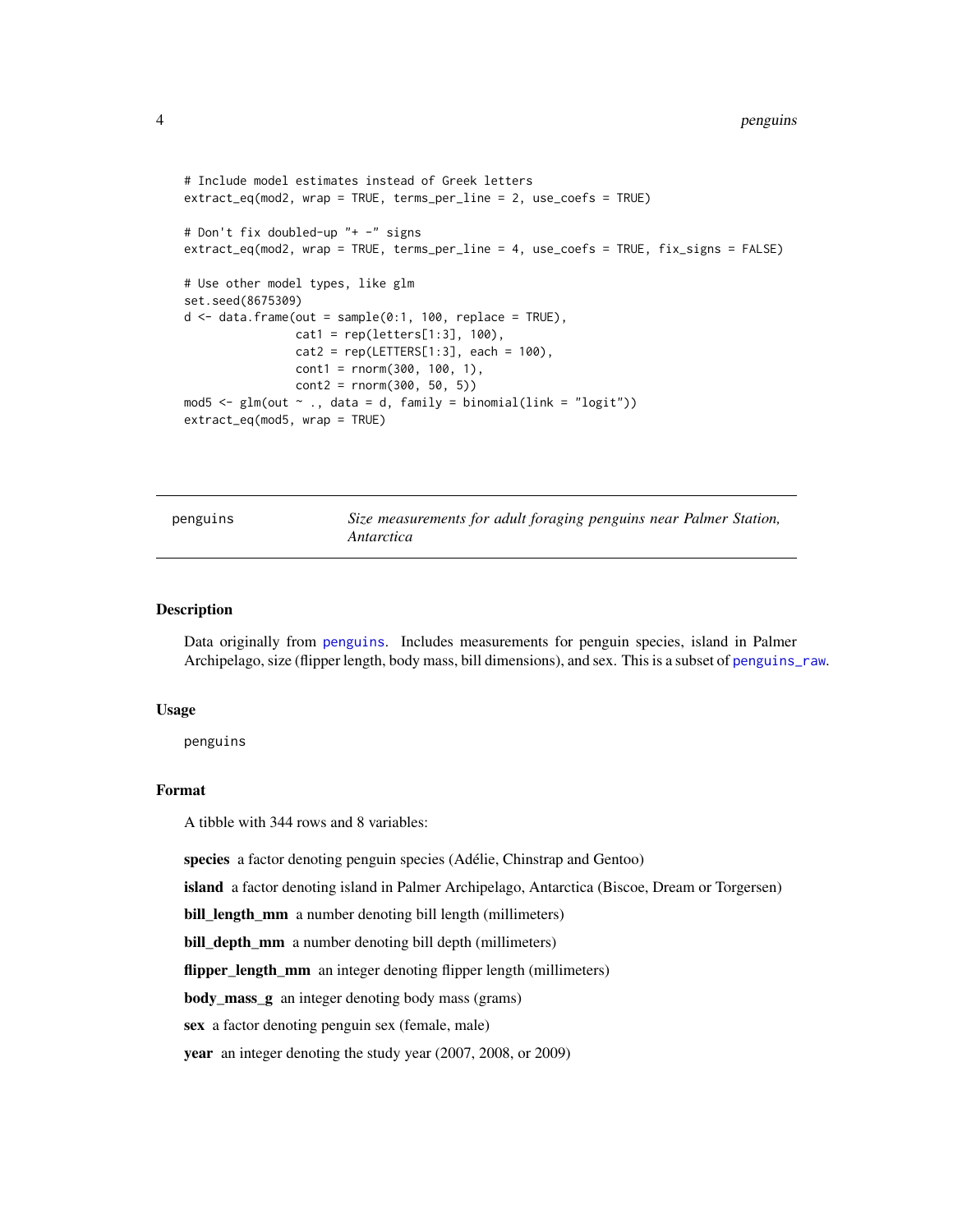#### <span id="page-4-0"></span>print.equation 5

#### Source

Adélie penguins: Palmer Station Antarctica LTER and K. Gorman. 2020. Structural size measurements and isotopic signatures of foraging among adult male and female Adélie penguins (Pygoscelis adeliae) nesting along the Palmer Archipelago near Palmer Station, 2007-2009 ver 5. Environmental Data Initiative <https://doi.org/10.6073/pasta/98b16d7d563f265cb52372c8ca99e60f>

Gentoo penguins: Palmer Station Antarctica LTER and K. Gorman. 2020. Structural size measurements and isotopic signatures of foraging among adult male and female Gentoo penguin (Pygoscelis papua) nesting along the Palmer Archipelago near Palmer Station, 2007-2009 ver 5. Environmental Data Initiative <https://doi.org/10.6073/pasta/7fca67fb28d56ee2ffa3d9370ebda689>

Chinstrap penguins: Palmer Station Antarctica LTER and K. Gorman. 2020. Structural size measurements and isotopic signatures of foraging among adult male and female Chinstrap penguin (Pygoscelis antarcticus) nesting along the Palmer Archipelago near Palmer Station, 2007-2009 ver 6. Environmental Data Initiative <https://doi.org/10.6073/pasta/c14dfcfada8ea13a17536e73eb6fbe9e>

Originally published in: Gorman KB, Williams TD, Fraser WR (2014) Ecological Sexual Dimorphism and Environmental Variability within a Community of Antarctic Penguins (Genus Pygoscelis). PLoS ONE 9(3): e90081. doi:10.1371/journal.pone.0090081

print.equation *Print 'LaTeX' equations*

#### **Description**

Print 'LaTeX' equations built with [extract\\_eq](#page-1-1).

#### Usage

```
## S3 method for class 'equation'
print(x, \ldots)
```
#### Arguments

x 'LaTeX' equation built with [extract\\_eq](#page-1-1) ... not used